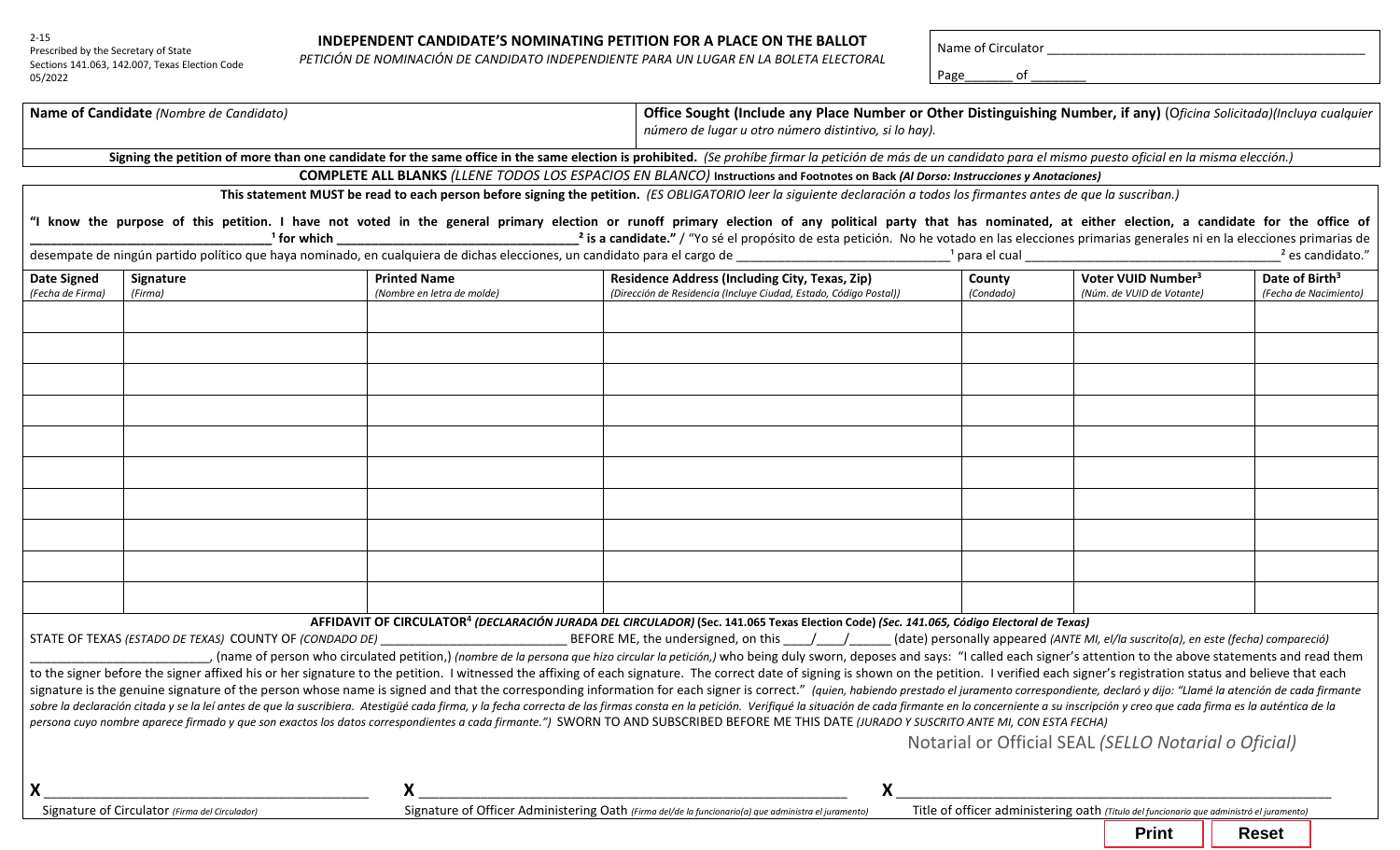2-15 Prescribed by Secretary of State Sections 141.063, 142.007, Texas Election Code 05/2022

### **GENERAL INSTRUCTIONS**

The statement in the box at the top of the page must appear at the head of each page of signatures and be read aloud to each signer prior to collecting his or her signature. The Affidavit of Circulator appears at the bottom of each page, but only needs to be completed once for each circulator even if there are multiple pages of voters' signatures.

The petition may consist of several parts, and each part may consist of several pages. The statement in the box at the head of the page must appear at the head of each page of signatures. The affidavit at the bottom of the page must accompany each part but is not required for each page of signatures.

The Affidavit of Circulator must be administered and signed by a person authorized to administer oaths under Chapter 602 of the Government Code.

### **FILING PERIOD AND SUBMISSION OF APPLICATION**

An application for a place on the ballot must be filed not later than 5:00 p.m. of the 30th day after runoff primary election day, except as provided by Section 202.007, Texas Election Code.

The application for a place on the ballot must be accompanied by a nominating petition with the appropriate number of signatures. The petition is considered part of the application and must be submitted simultaneously with the application. However, the petition is not considered part of the application for purposes of determining compliance with the requirements of the application. A deficiency in the requirements for the petition or the application may not be remedied by the contents of the other document.

The minimum number of signatures that must appear on a candidate's petition is:

- (1) For a statewide office, one percent of the total vote received by all candidates for governor in the most recent gubernatorial general election; or
- (2) For a district, county, or precinct office, the lesser of:
	- (A) 500; or
	- (B) five percent of the total vote received in the district, county, or precinct, as applicable, by all candidates
	- for governor in the most recent gubernatorial general election, unless that number is under 25, in which case the required number of signatures is the lesser of:
		- (i) 25; or
		- (ii) 10 percent of that total vote.

#### **FOOTNOTES**

 $1$  Insert office title, including any place number or other distinguishing number.

<sup>2</sup> Insert candidate's name.

- <sup>3</sup> Either the voter VUID number or the date of birth is required.
- <sup>4</sup> All oaths, affidavits, or affirmations made within this State may be administered and a certificate of the fact given by a judge, clerk, or commissioner of any court of record, a notary public, a justice of the peace, and the Secretary of State of Texas.

#### **INSTRUCCIONES GENERALES**

La declaración en la casilla de la parte superior de la página debe aparecer en el encabezamiento de cada página con firmas y será leído en voz alta a cada firmante antes de que se recolecte su firma. La Declaración Jurada del Circulador aparece al pie de cada página, pero solo necesita ser completada una vez por cada circulador, incluso si hay múltiples páginas de firmas de votantes.

La petición puede constar de varias partes, y cada parte puede constar de varias páginas. La declaración que figura en el recuadro de la cabecera de la página debe aparecer en la cabecera de cada página de firmas. La declaración jurada al final de la página debe acompañar a cada parte, pero no es necesaria para cada página de firmas.

La Declaración Jurada del Circulador debe ser administrado y firmado por una persona autorizada a administrar los juramentos de acuerdo al Capítulo 602 del Código del Gobierno.

## **PERIODO DE PRESENTACIÓN Y PRESENTACIÓN DE SOLICITUD**

Una solicitud para un lugar en la boleta electoral debe ser presentada a más tardar a las 5:00 p.m. del día 30 después del día de las elecciones primarias de desempate, salvo lo dispuesto en la Sección 202.007 del Código Electoral de Texas.

La solicitud para un puesto en la boleta debe ir acompañada de una petición de candidatura con el número de firmas adecuado. La petición es considerada parte de la solicitud y debe presentarse simultáneamente con la solicitud. Sin embargo, la petición no se considera parte de la solicitud para propósitos de determinar conformidad con los requisitos de la solicitud. Una deficiencia en los requisitos de la petición o la solicitud no puede ser remediada por los contenidos del otro documento.

El número mínimo de firmas que deben presentarse en la petición es:

- (1) Para un cargo estatal, uno por ciento del total de votos recibidos por todos los candidatos a gobernador en la elección general gubernamental más reciente; o
- (2) Para un cargo de distrito, condado o precinto, el menor de:
	- (A) 500; o
		- (B) cinco por ciento del total de votos recibidos en el distrito, condado, o precinto, según corresponda, por todos los candidatos a gobernador en la elección general gubernamental más reciente, a menos que ese número es menor de 25, en cuyo caso el número requerido de firmas es el menor de: (i) 25; or
			- (ii) 10 por ciento del voto total